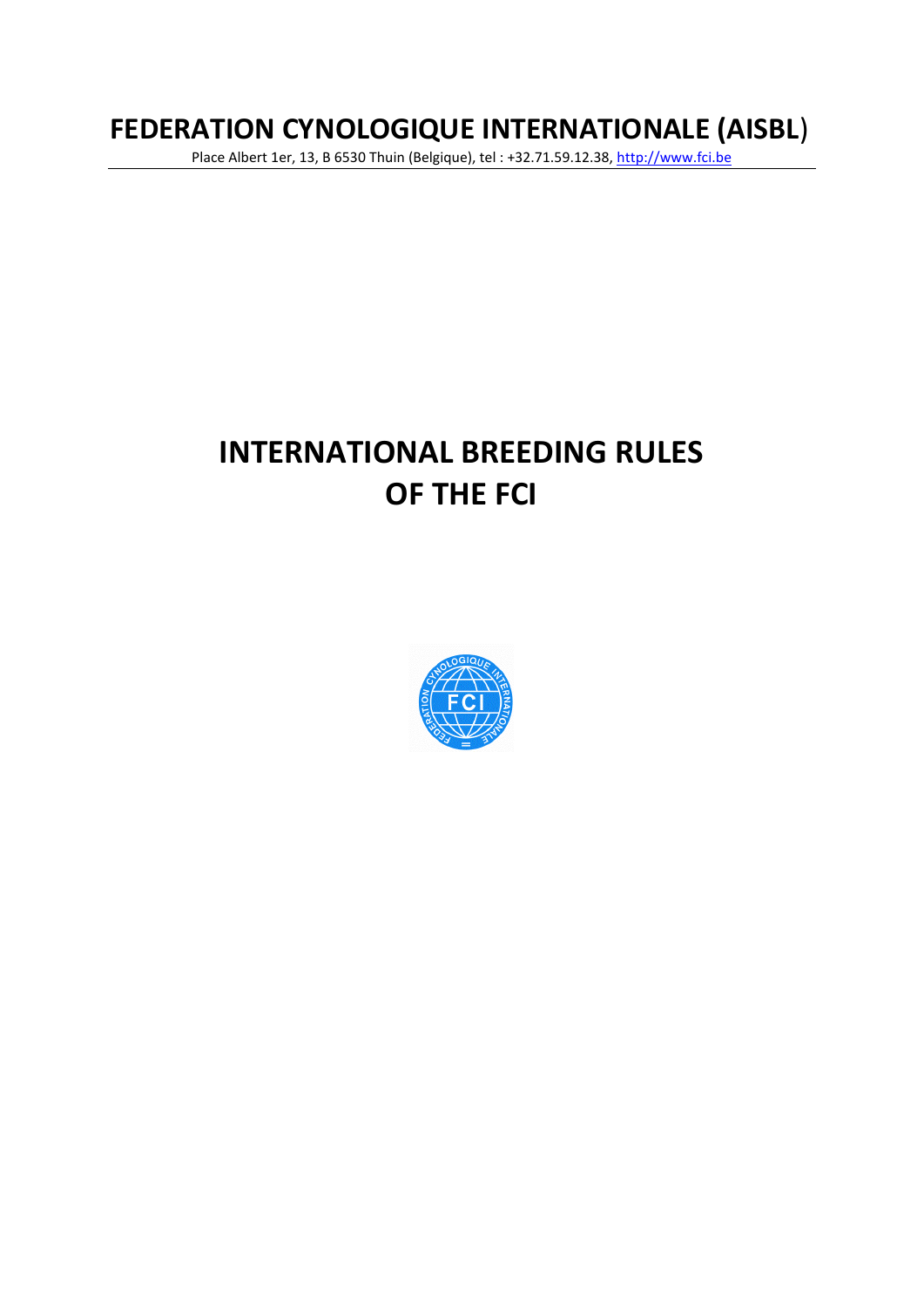## **Contents**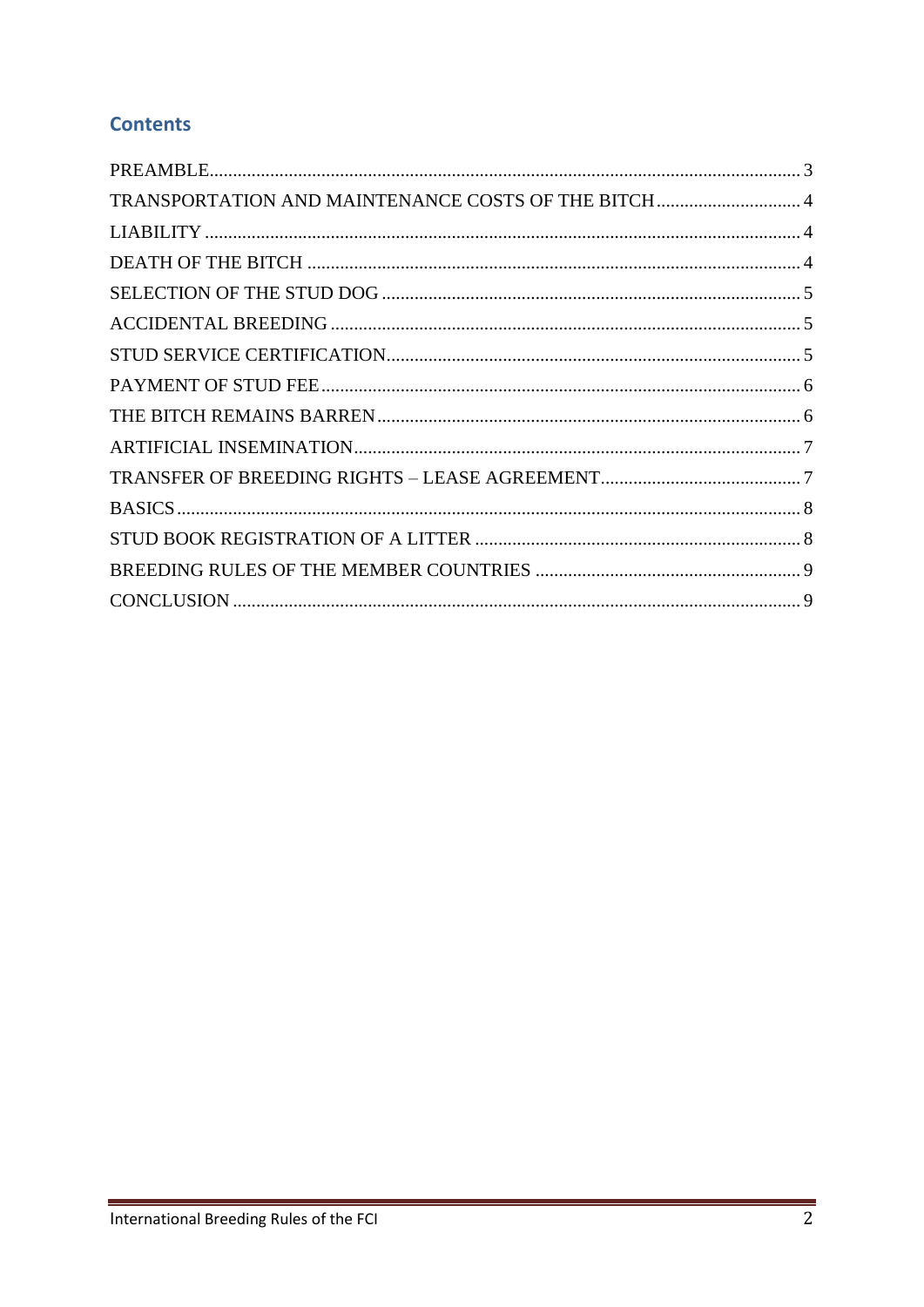#### <span id="page-2-0"></span>**PREAMBLE**

- 1. The International Breeding Regulations of the Fédération Cynologique Internationale (FCI) are binding on all member countries and contract partners.
	- These FCI breeding regulations apply directly to all FCI member countries as well as the contract partners. This means that breeding may only be carried out with pedigree dogs which have a sound temperament, are healthy in functional and hereditary terms and are registered with a studbook or register (appendix) recognised by the FCI. In addition, they have to fulfil the requirements specified by the relevant FCI member or contract partners.
	- The only dogs which are considered to be healthy in hereditary terms are those transferring breed standard features, breed type and temperament typical of that breed without displaying any substantial hereditary defects which could impair the functional health of its descendants. The members and contract partners of the FCI are required in this regard to prevent any exaggeration of breed features in the standards which could result in impairment of the dogs' functional health.
	- Dogs with eliminating faults such as e.g. unsound temperament, congenital deafness or blindness, hare-lip, cleft palate, substantial dental defects or jaw anomalies, PRA, epilepsy, cryptorchidism, monorchidism, albinism, improper coat colours or diagnosed severe hip dysplasia may not be bred.
	- *It is not beneficial for a healthy dog population to rule out too many dogs from breeding; the goal is healthy offspring. Results from DNA tests for inherited diseases should be used to avoid breeding diseased dogs. Dogs shown to be carriers of a monogenic recessively inherited severe disease should only be bred to a dog that is proven not to carry the allele for the same disease*
	- With regard to surfacing hereditary defects, e.g. HD or PRA, the FCI member countries and contract partners are obliged to record affected animals, combat these defects in a methodical manner, continuously record their development and report to the FCI on this matter when requested. If a DNA test is performed, the identification (chip or tattoo) of the dog must be checked and certified by the veterinarian who collects the sample as is the case with any health protocol; the test result certificate from the laboratory must include the dog's identification.
	- The FCI, its member countries and contract partners are supported by the Scientific Commission in relation to evaluation, assistance and advice in combating hereditary defects. In case the Scientific Commission would issue a catalogue of measures, the same shall be binding on being adopted by the FCI General Committee.
	- Competence and responsibility for breeding rests with the member countries and contract partners of the FCI and includes breeding guidance, breeding advice and monitoring breeding as well as the keeping of the studbook.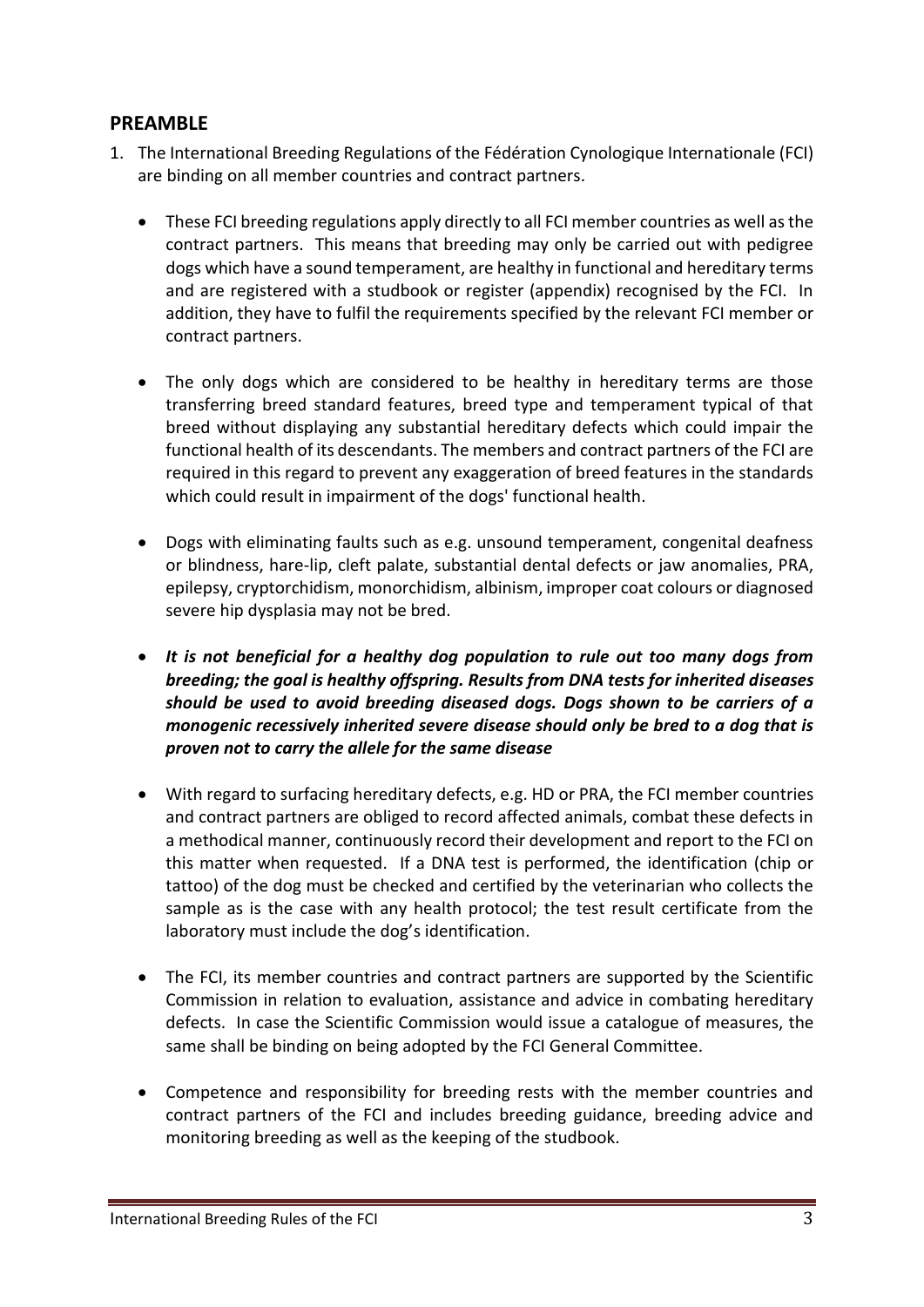• The FCI member countries and contract partners are under the obligation to draw up their own breeding regulations based on the FCI Breeding Regulations, in which the breeding objectives are laid down. Such regulations must take appropriate and reasonable account of the specific working characteristics of the respective breeds.

Dog traders and puppy farmers are considered to be people who focus on buying and selling dogs in order to get economic profit without taking appropriate care of the dog's individual welfare. Dog traders and puppy farmers are not permitted to undertake breeding under the patronage (responsibility) of a member or contract partner of the FCI.

- 2. The reciprocal rights and obligations of bitch and stud dog owners are principally governed by national laws, regulations established by the national Kennel Clubs, their breed clubs or associations and private agreements. In the event that such regulations and agreements do not exist, the FCI International Breeding Rules will prevail.
- Breeders and owners of stud dogs are strongly urged to negotiate a written contract before each breeding wherein the financial obligations of both parties are clearly defined.
- The "owner" of a dog is the person who has legally obtained the animal, who is in possession of the dog and who can prove it through the legal possession of a valid official registration and pedigree.
- The "agent of the stud dog" is either the owner of the stud dog or the person who has been authorised by the owner to make this stud dog available for stud service.

### <span id="page-3-0"></span>**TRANSPORTATION AND MAINTENANCE COSTS OF THE BITCH**

3. It is recommended that the owner of the bitch or a person whom he can rely on takes the bitch to and from the male. If a bitch is boarded for several days by the agent of the stud dog, the owner of the bitch will be financially responsible for feeding costs, boarding fees, if necessary veterinary care and any damage to the residence or kennel of the stud dog agent as well as return transportation costs.

#### <span id="page-3-1"></span>**LIABILITY**

4. According to the laws of the different countries, the person boarding and taking care of an animal is held legally responsible for any damage caused to third parties during that period. The owner/agent of the stud dog must take this into consideration when applying for personal liability insurance coverage.

#### <span id="page-3-2"></span>**DEATH OF THE BITCH**

5. Should the bitch die while in the custody of the stud dog agent, the latter will undertake to have the death and the cause of it certified by a veterinary surgeon. He will inform the owner of the bitch of the death and the cause it as soon as possible. Should the owner of the bitch wish to see the dead bitch, the stud dog agent may not deny this request.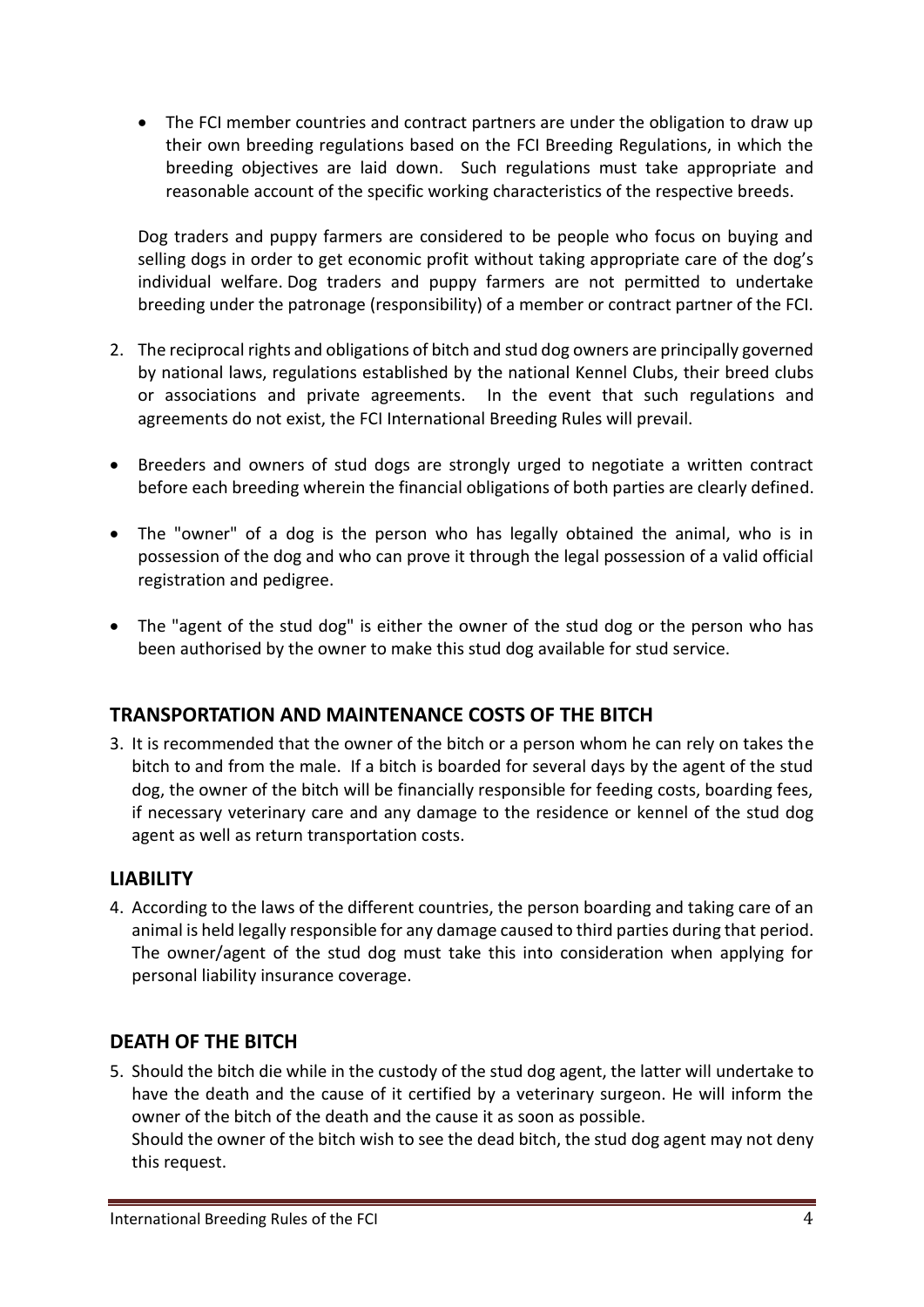Should the death appear to have been caused by negligence of the stud dog agent, the latter is liable to compensate the owner of the bitch for the loss.

Should it be determined that the stud dog agent was in no way responsible for the death of the bitch, the owner of the bitch is required to reimburse the stud dog agent for all expenses incurred as a result of the death.

#### <span id="page-4-0"></span>**SELECTION OF THE STUD DOG**

6. The stud dog agent is obliged to mate the bitch only with the dog referred to in the contract. Should this stud dog be unable to mate, no other dog may be substituted without the prior consent of the owner of the bitch.

#### <span id="page-4-1"></span>**ACCIDENTAL BREEDING**

7. In the event that the bitch is unintentionally mated by a dog different from the one agreed upon, the stud dog agent who has the bitch under his custody must notify and reimburse the bitch's owner for all the expenses resulting from this accidental breeding. In case of accidental breeding, it is forbidden to carry out another mating with the stud dog originally foreseen.

In such cases, the stud dog agent cannot charge any stud fee.

#### <span id="page-4-2"></span>**STUD SERVICE CERTIFICATION**

8. The stud dog agent will declare, in writing, on a stud service certificate, that the mating took place with the agreed stud dog. By his signature, he certifies that he was an eye-witness of this mating.

If the organisation which keeps the stud book with which the litter is to be registered requires the use of particular documents, it is up to the owner of the bitch to get them, fill them in correctly and request the stud dog agent's signature.

It is compulsory that this stud service certificate contains the following information:

- a) Name and stud book registration number of the stud dog.
- b) Name and stud book registration number of the bitch.
- c) Name and address of the agent/owner of the stud dog.
- d) Name and address of the owner of the bitch at the time of the mating and, possibly the date when the bitch was bought.
- e) Place and date of the mating
- f) Signature of the agent of the stud dog and of the owner of the bitch
- g) If the organisation which keeps the stud book with which the litter is to be registered requires a certified photocopy or excerpt of the pedigree of the stud dog, it is up to the stud dog agent to give these documents, free of charge, to the owner of the bitch.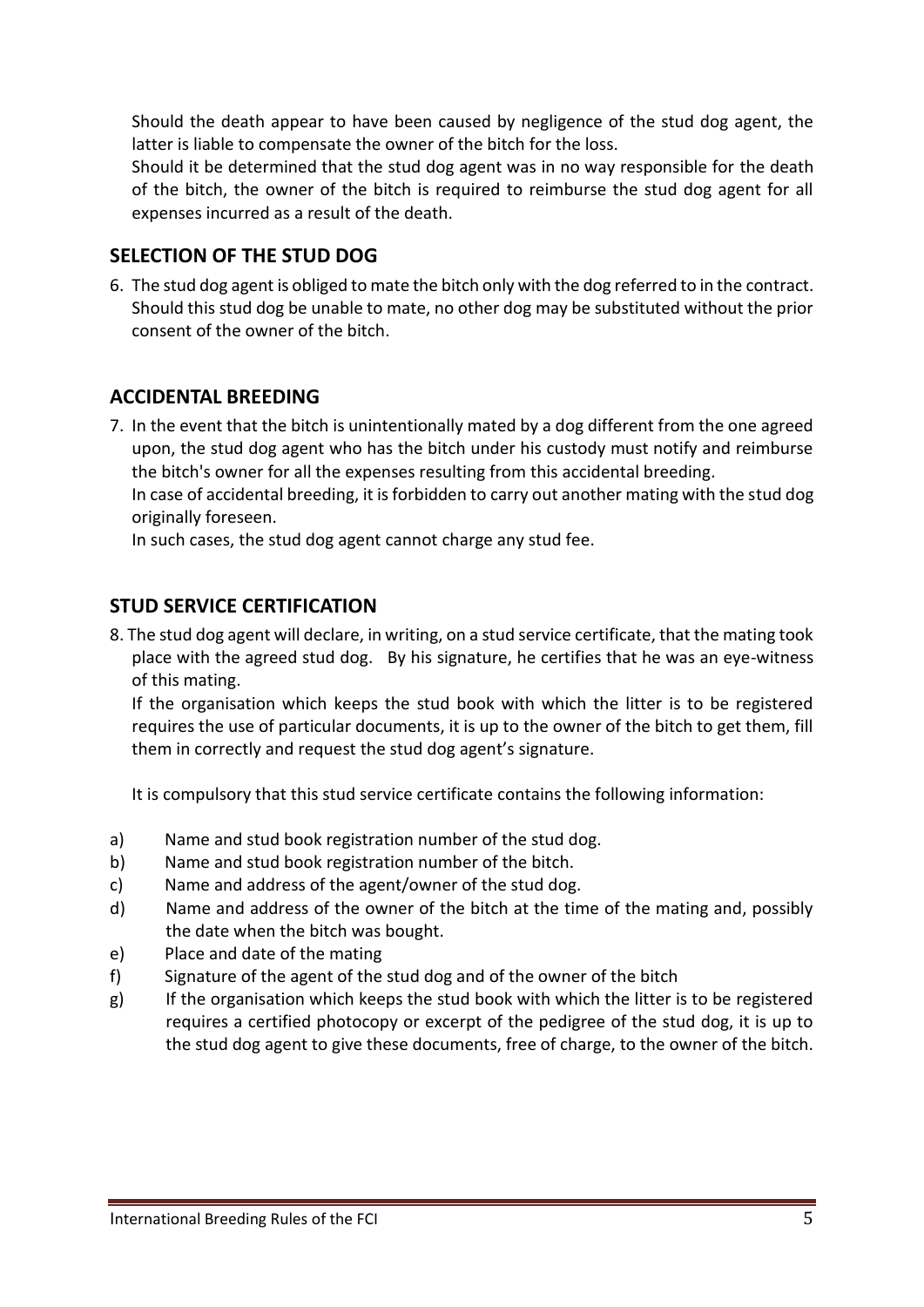#### <span id="page-5-0"></span>**PAYMENT OF STUD FEE**

- 9. The owner of the stud dog may refuse to sign the stud service certificate before the stud fee which was agreed has been paid. He is not permitted, however, to hold back the bitch as security.
- 10. If the agreed stud dog does not perform the mating for whatever reason or if the bitch does not want to be mated, whereby no mating can take place, the owner of the stud dog is entitled to the payment of the fees as described at article 2. However he may not claim payment of the stud fee.
- 11. Apart from the stud fee which was agreed, the owner of the stud dog has no further rights concerning the litter towards the owner of the bitch. Specifically, he has no right to get a puppy from the litter.

However, if there is a mutual agreement that the stud fee will be a puppy, it must be made in writing prior to the mating. The written agreement must include the following provisions which have to be observed:

- a. the date when the owner of the stud dog may choose the puppy.
- b. the date when the owner of the stud dog will actually get the puppy which was chosen
- c. the date by which the owner of the stud dog must choose a puppy (after which date his rights to choose the puppy will expire)
- d. the date by which the owner of the stud dog must come to take the puppy (after which date his rights to obtain a puppy expire)
- e. an agreement concerning the transportation costs.
- f. special provisions in the event of a stillborn litter, a single living puppy or in case the selected puppy dies before the owner of the stud dog gets it.

#### <span id="page-5-1"></span>**THE BITCH REMAINS BARREN**

12. After a mating has been correctly performed, the stud dog is considered to have fulfilled its duty and the stud dog owner is therefore entitled to the agreed stud fee. This does not necessarily imply that the bitch will be pregnant. If the bitch remains barren, it is up to the stud dog owner either to offer a free stud service at the next oestrus cycle or to refund a percentage of the stud fee. Such an agreement must be made in writing and included in the breeding contract before the mating takes place.

The time limit for a free mating expires at the death or transfer of ownership of the stud dog or at the death of the bitch.

In case it can be proved (by a semen analysis) that the stud dog was infertile at the time of the mating, the owner of the bitch has to be reimbursed the stud fee.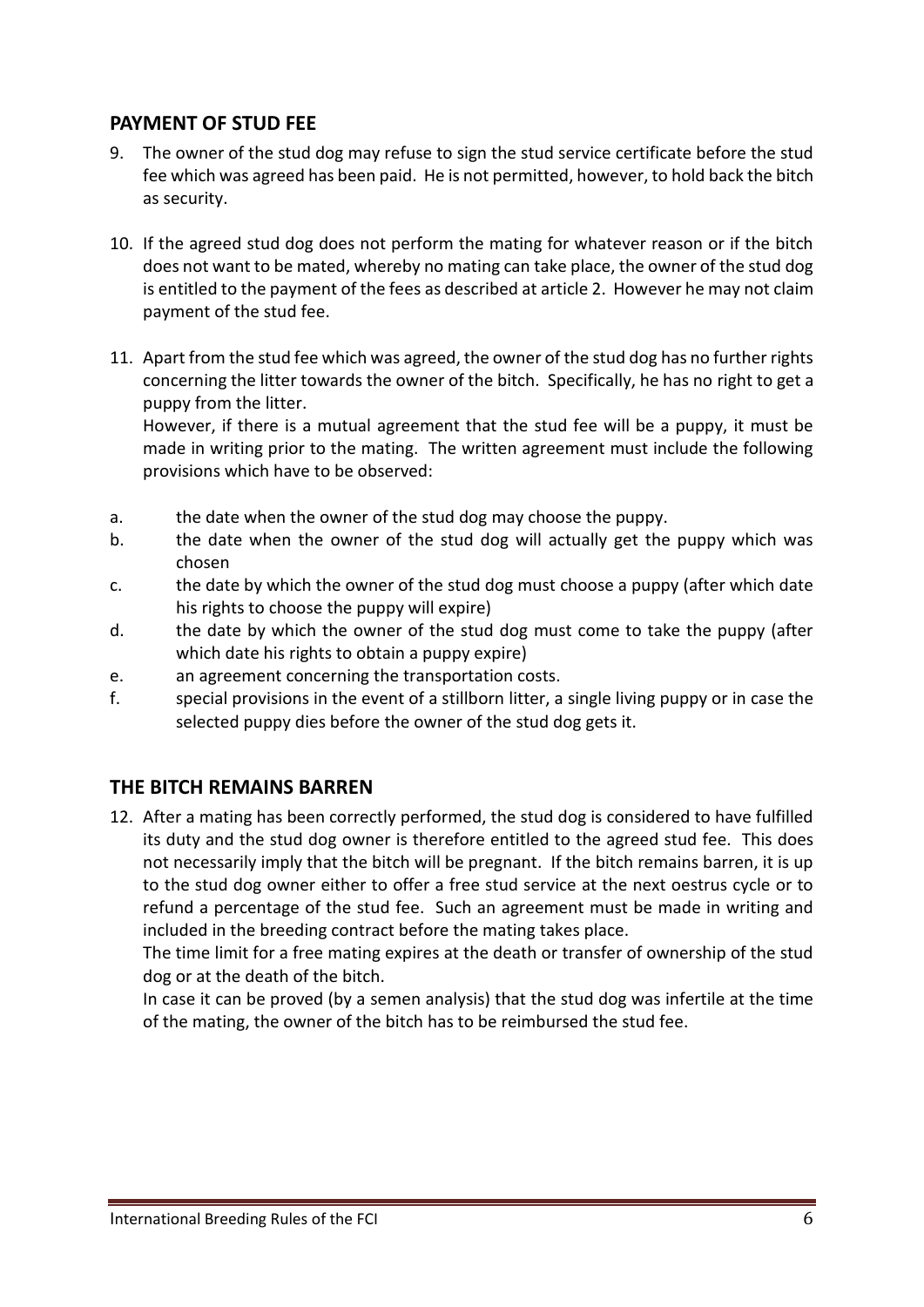#### <span id="page-6-0"></span>**ARTIFICIAL INSEMINATION**

13. Dogs should be able to reproduce naturally. Artificial insemination should not be used on animals which have not reproduced naturally before. Exceptions can be made by the national canine organisations to improve the health of the breed, for the welfare of the bitch or to preserve or increase the genetic pool within the breed.

In the event the bitch is to be artificially inseminated, the veterinary surgeon collecting the stud dog's semen must provide a written certificate to the organisation which keeps the stud book with which the litter is to be registered stating that the fresh or frozen semen was indeed produced by the agreed stud dog. In addition, the stud dog agent has to give, free of charge, the documents listed at Art.8 (a-g) to the owner of the bitch. The costs for collecting the semen and performing the insemination are charged to the owner of the bitch. The veterinary surgeon performing the insemination has to confirm to the organisation which keeps the stud book that the bitch has been artificially inseminated with the semen of the stud dog originally foreseen. This certificate should also include the place and date of the insemination, the name and studbook registration number of the bitch and the name and address of the owner of the bitch.

The owner of the stud dog from which the semen was taken must provide a signed stud service certificate to the owner of the bitch in addition to the veterinary surgeon's certificate.

*The stud dog itself as well as its semen are both legally considered as a property. When collecting semen for processing the ownership of the semen needs to be specified by a written document. The document should also state the date of collection, the doses of sperm, identification of the doses, place of storage and identification of the stud dog.*

*It is strongly advised to make a DNA profile from every dog for which the semen is stored.*

*When the stud dog is sold or the dog's breeding rights are transferred, the dog owner must provide the information about the already collected frozen semen to the other party.*

*The semen itself may be the subject of a sales contract, or it may be sold together with the stud dog. The precise details should be arranged by a contract between the parties. The semen can only be used if the national rules for mating are fulfilled, especially securing that the semen may only be used for bitches registered in the FCI recognized studbooks.*

*The owner of the semen is entitled to sign a stud service certificate. The owner of the semen must provide the information about the date of semen collection, identification of the doses, place of storage and identification of the stud dog.* 

#### <span id="page-6-1"></span>**TRANSFER OF BREEDING RIGHTS – LEASE AGREEMENT**

14. As a rule, the owner of the bitch at the time of the mating is considered to be the breeder of the litter.

The right to use the bitch or the stud dog for breeding may be transferred to a third party by contract.

It is compulsory that such a transfer of breeding rights/leasing agreement be executed in writing before the breeding takes place.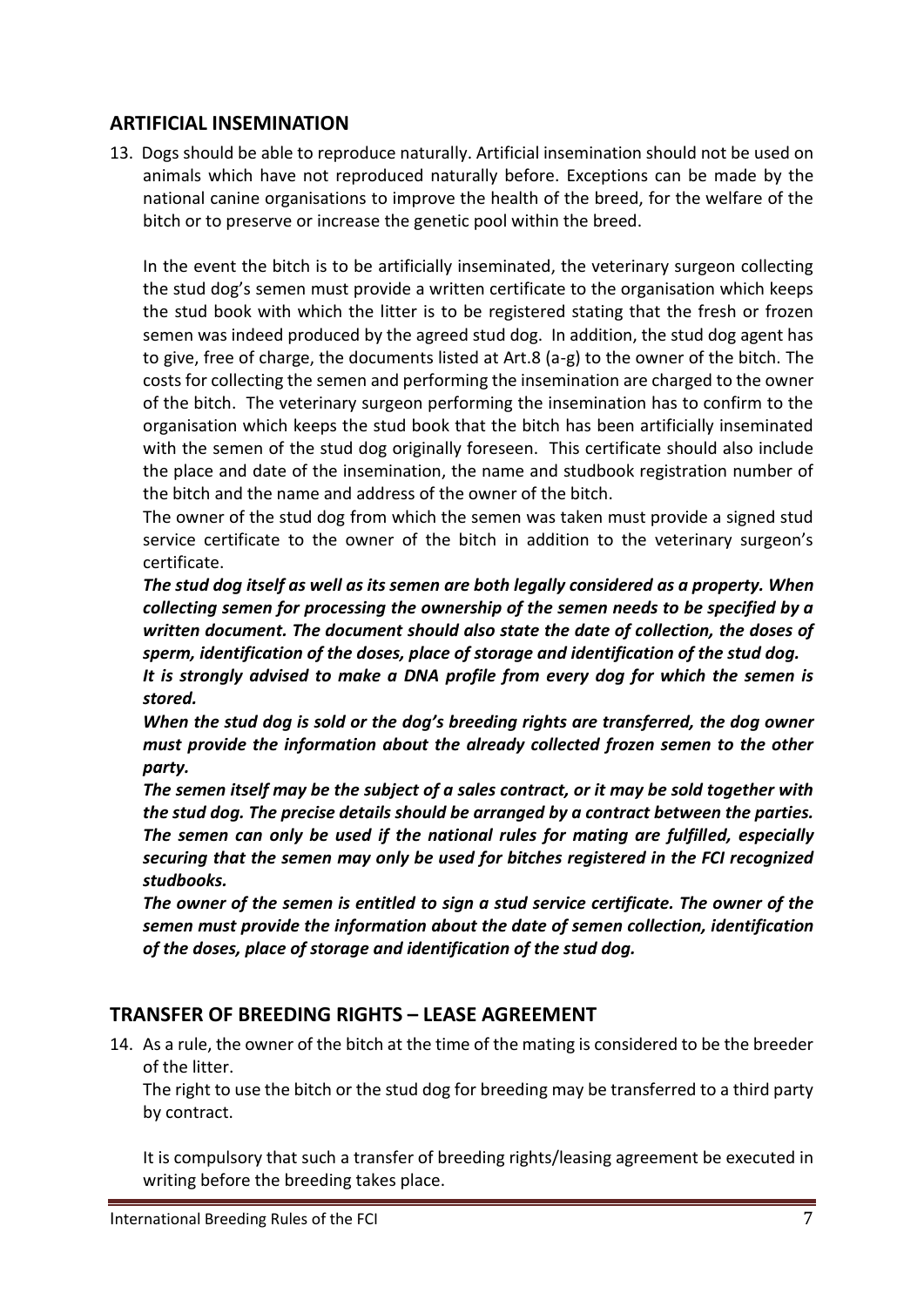The written agreement transferring the breeding rights must be recorded in due time with the appropriate organisation which keeps the stud book and, if required, with the breed club.

The lease agreement must be enclosed with the application to register the litter. It must clearly outline the rights and obligations of the two contracting parties.

The leasee of the bitch is considered to be its owner, as understood by these rules, from the date of the whelping until the litter is weaned.

#### <span id="page-7-0"></span>**BASICS**

15. Puppies from pure-bred dogs of the same breed holding FCI recognised pedigrees without any objection or restriction on them from the national canine organisation, i.e. without a limited registration which does not allow them for breeding, are considered to be pedigree puppies and are therefore entitled to be issued FCI recognised pedigrees.

A limited registration can only be rescinded by the national canine organisation that has established it.

As a rule, puppies are to be sold and transferred to a private individual in whose name the export pedigree must be issued.

16. FCI recognised pedigrees are a certification of parentage rather than of quality of the dog registered

#### <span id="page-7-1"></span>**STUD BOOK REGISTRATION OF A LITTER**

- 17. In the absence of other agreements, the new owner of a pregnant bitch automatically becomes the breeder of the expected litter.
- 18. Each dog bred in and registered with a FCI member country or contract partner is to be provided with permanent and falsification-proof identification; this identification is to appear on its pedigree. If parenthood testing is performed, international standard markers should be used and the results should be available in the national canine organization registry. The identification of the dog (chip or tattoo) must be certified if DNA is collected.

A litter is registered with the *Member or Contract Partner of the country where its breeder has his Legal residence and the litter was born. Exceptions can be made by mutual agreement between the Members or Contract Partners involved*. The litter will bear his/her kennel name. Should the owner of the kennel name move to another FCI member country for a (un)determined period, it is up to him/her to transfer his/her kennel name in due time before the litter is born. He/she has to apply for the transfer to the new national canine organization and this organization has to inform, then, the FCI. Further to this transfer, the owner of the kennel name is allowed to breed exclusively in the country where he/she transferred his/her kennel name.

*Further* exceptions are granted in cases where the breeder of dogs resides in a country which does not have an FCI recognised stud book. This breeder may register the litter in a country which keeps a stud book recognised by the FCI.